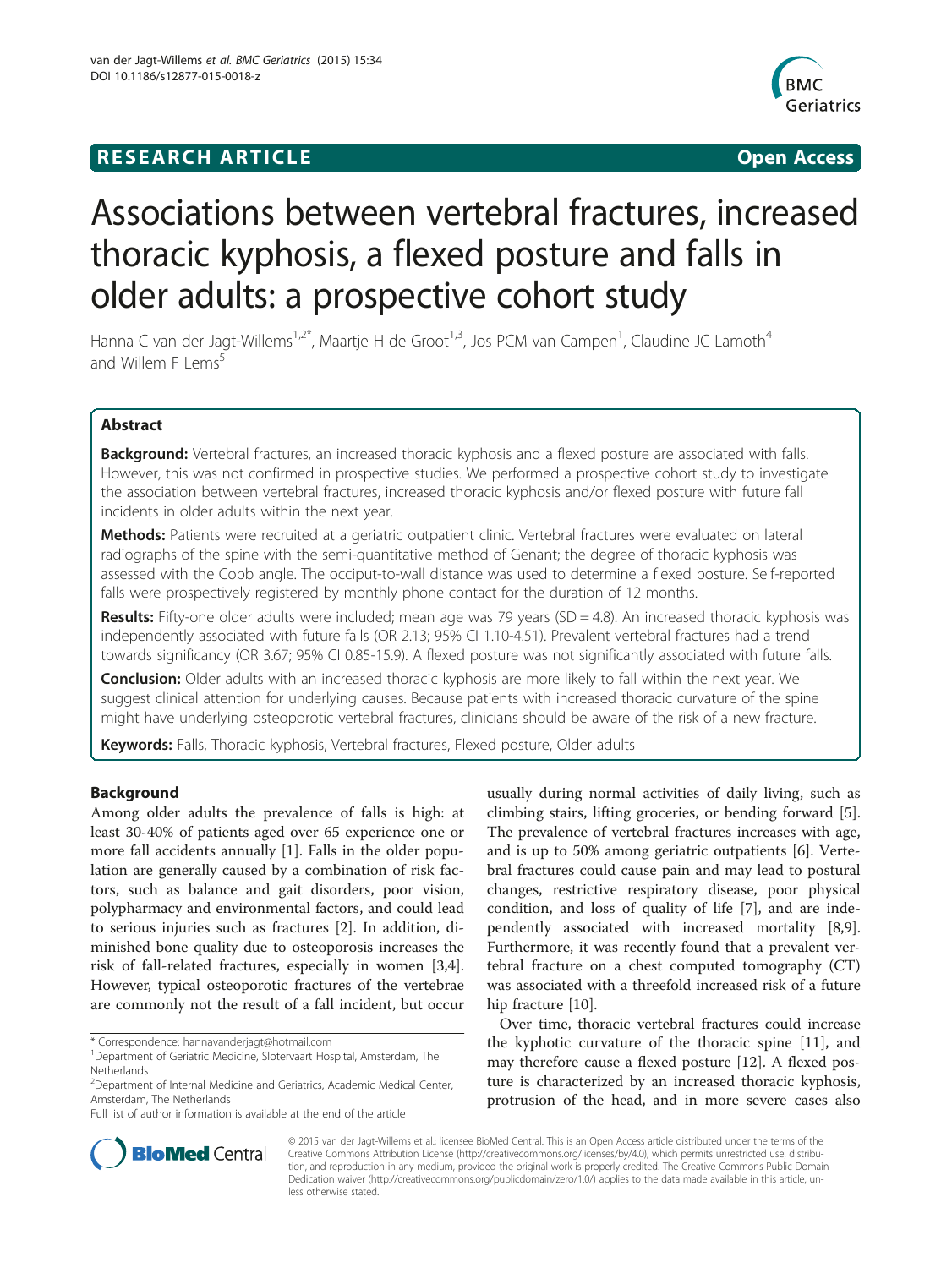hip and knee flexion. A flexed posture is the more extreme expression of an increased thoracic kyphosis, when the compensatory mechanisms to correct the kyphosis fail [[12\]](#page-5-0).

Previous studies showed that the presence of both vertebral fractures and an increased thoracic kyphosis are related with increased fall risk [[13](#page-5-0)-[15\]](#page-5-0). Recently, we showed that vertebral fractures, increased thoracic kyphosis and a flexed posture are associated with an impaired postural control [\[16,17](#page-5-0)]. Patients that have one or more of these entities present might fall more often, since impairments in balance and gait are the primary cause of falls [\[18](#page-5-0)]. Until now, this association has not been prospectively investigated. Therefore, we performed a prospective cohort study to investigate the association between prevalent vertebral fractures, increased thoracic kyphosis and a flexed posture with future fall incidents in older adults.

## **Methods**

#### Patient characteristics

The study population comprised visitors of the geriatric outpatient clinic of the Slotervaart Hospital in Amsterdam between October 2010 and April 2012. They were referred to the clinic for various reasons, including memory complaints, mobility problems, or reducing polypharmacy. Eligible patients should be 70 years or older; should be able to walk safely for 3 minutes without using any assistive device (e.g. walking stick or wheeler); and should be able to understand and speak Dutch or English. Patients were excluded if they had any mobility problems due to (lateral) neurological or orthopedic disorders with function limitations of one or both legs; or if they were unable to understand the instructions of the researcher due to severe cognitive or hearing impairments.

All patients received a comprehensive geriatric assessment [\[18\]](#page-5-0), being standard procedure at the geriatric outpatient clinic. Depending on the conclusions of the geriatrician, work up treatment was started. If the patient was referred to this clinic for fall-related problems, or reported falls in the last year, the Dutch national guidelines for the prevention of falls were followed [\[19](#page-5-0)]. The present study was approved by the Medical Ethical Committee of the Slotervaart Hospital and Reade. All patients (or their legal representatives) gave their informed consent.

#### Data collection

Gender, age, Body Mass Index (BMI), number of prescriptions, hip replacement in history, and self-reported falls in the last year were recorded. The presence of comorbid diseases was scored using the Charlson Comorbidity Index (CCI) [[20\]](#page-5-0). Cognitive functioning was examined by the Mini Mental State Examination (MMSE) [\[21\]](#page-5-0).

The prevalence of vertebral fractures was assessed on standing upright lateral X-rays of the thoracic and lumbar vertebral spine. Vertebral fractures were scored by the semi-quantitative technique of Genant [\[22,23](#page-5-0)]. All radiographs were scored by two observers (MG and HJ). Their conclusions were compared, and if they differed, final consensus was reached by discussion.

The kyphosis of the thoracic vertebral column was determined by the Cobb angle, the angle between the superior endplate of the second, and the inferior endplate of the twelfth thoracic vertebra, as measured on the same lateral X-ray of the thoracic spine as was used for the judgment of vertebral fractures. In the present study, hyperkyphosis was defined as a Cobb angle of ≥50° [\[24](#page-5-0)], a Cobb angle <50° was considered normal. Two observers (MG and HJ) measured the Cobb angle twice, and the mean value of the four measurements was used.

The severity of flexed posture was evaluated by measuring the occiput-to-wall distance (OWD), see Figure 1. While subjects stood with their head in a natural position, their heels and back touching the wall and their knees as extended as possible, the distance between their occiput and the wall was measured [[12\]](#page-5-0). A flexed posture was defined as an OWD >5.0 cm.

Fall incidents were prospectively registered for six months using a monthly calendar. A fall was defined as "an unexpected event where a person comes to rest on the ground from an upper level or the same level" [\[25](#page-5-0)]. During follow-up, patients (or their caregivers) were

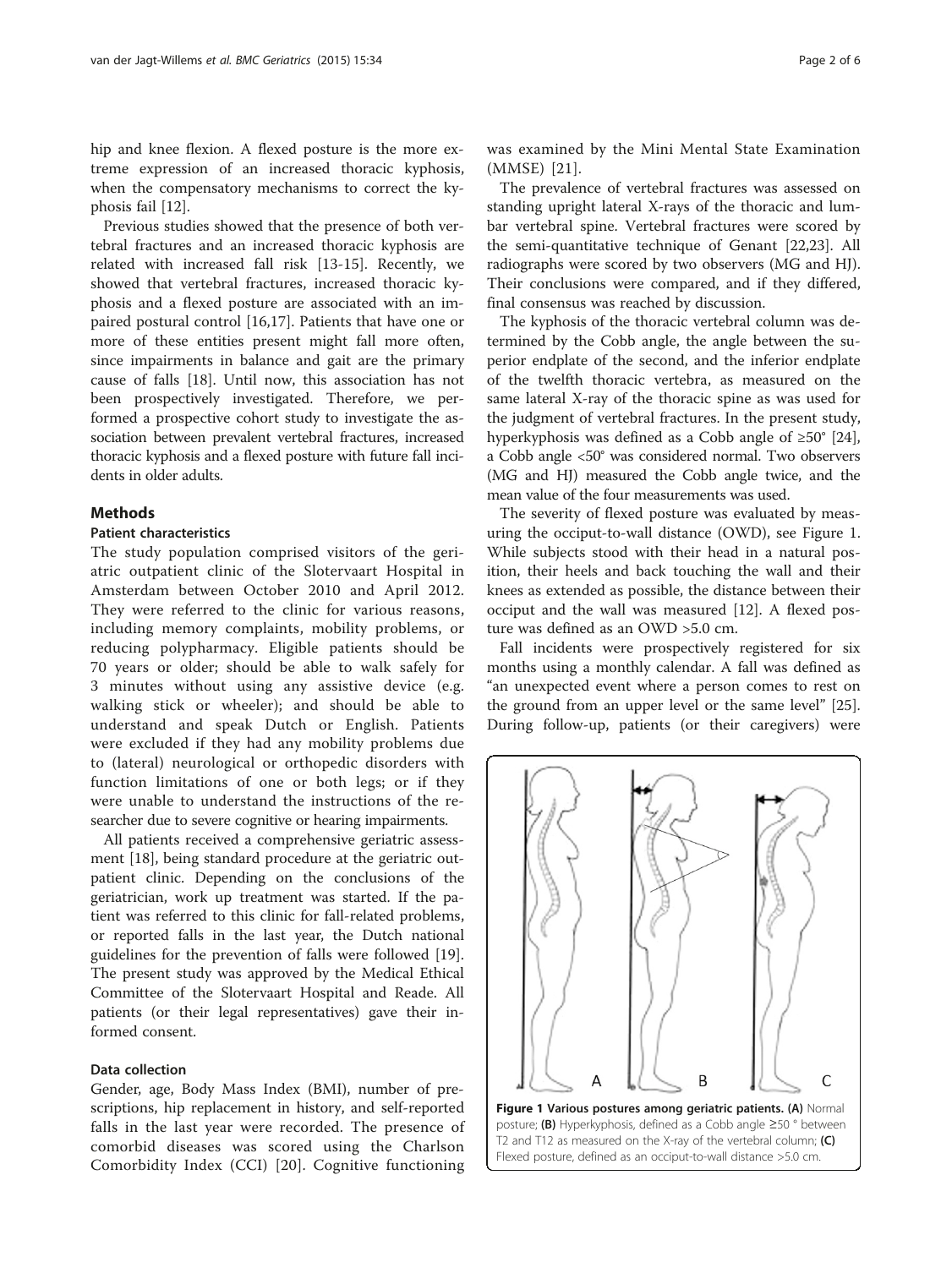contacted by phone every month to report any fall incidents and/or injuries. When patients had a MMSEscore <24 points, caregivers who lived with the patient were asked to fill in the falls-and-fracture calendar. Since very few fall incidents were reported in the six-month follow-up period, we extended the falls-and fracture calendar with another six months. Main outcome of the study was the first fall during follow-up.

#### Statistical analysis

The associations among vertebral fractures, hyperkyphosis (Cobb angle ≥50°) and flexed posture (OWD >5.0 cm) were estimated using Chi-square tests. Then, to test which variables were associated with prospective falls, first univariate binary logistic analyses were performed for all patient characteristics. Secondly, a multivariate binary logistic regression analysis was computed (method: backward conditional), including all characteristics with P values < .20 in univariate analyses. Odds Ratio's (OR) with 95% Confidence Intervals (CI) and P values were calculated. In order to better compare the ORs of the variables, we standardized all continuous variables to unit variance, i.e., means were set to zero, and standard deviations to one (z-transformation). In addition, to test for multicollineartiy, we calculated the variance inflation factor (VIF) for the multivariate model. Since all VIF-values were around 1, we can assume that multicollinearity was not present in the model. For all statistical analyses, the level of significance was set on P < .05. SPSS Statistics version 21 was used.

#### Results

During the inclusion period, 139 possibly eligible patients visited the geriatric, whereof 60 persons gave their consent to participate in the present study. In nine cases, the falls-and-fracture calendar was not completed, due to lost to follow-up within the first month. Finally, 51 patients were included in the present study. The mean age of the included patients was 79 years, and 77% were female (Table 1). Seventeen patients (33%) reported ≥2 falls in the year previous to the baseline measurements.

The mean follow-up for falls registration was 10.6 months. Thirty-eight patients (75%) had follow-up of twelve months with phone contact every month; the other thirteen patients had a mean follow-up of 6.2 months. After the first six months, eight patients refused further follow-up. Other reasons for lost to followup were: moving to a nursing home  $(n = 3)$ ; and being tired of registering high fall incidence  $(n = 2)$ .

Thirteen patients (25%) had at least one fall during follow-up; of these, eight patients were recurrent fallers  $(\geq 2$  falls). Four patients had serious injury after the fall and had to visit a doctor, of whom one had a new nonvertebral fracture.

## Relation between vertebral fractures, hyperkyphosis and flexed posture

Figure [2](#page-3-0) shows the distribution of vertebral fractures, hyperkyphosis (Cobb angle ≥50°), and flexed posture (OWD >5.0 cm) in the study population. Twelve patients had (24%) none of the three entities. Nine patients (18%) were diagnosed with all three entities. The remaining thirty patients (59%) had one, or a combination of the entities.

Of the twenty patients with one or more vertebral fractures, thirteen (65%) had also a hyperkyphosis ( $\chi^2$  = 1.36;  $P = .24$ ). Hyperkyphosis was significantly associated with the presence of a flexed posture ( $\chi^2$  = 11.32; P < .01). The association between flexed posture and vertebral fractures was not significant ( $\chi^2$  = 0.47; P = .83).

## Association of vertebral fractures, thoracic kyphosis and occiput-to-wall distance with future falls

In the univariate analyses (see Table [2\)](#page-3-0), a significant association was found between the Cobb angle and future falls (OR 2.07; 95% CI 1.03-4.16). The presence of one or more vertebral fractures had a trend toward a significant association with future falls (OR 3.47; 95% CI 0.94- 12.8). The OWD was not significantly related with prospective fall incidents (OR 1.54; 95% CI 0.82-2.91).

In the multivariate analysis (Table [2\)](#page-3-0), including all characteristics with  $P < .20$  in the univariate analysis, only the Cobb angle was independently associated with falls during follow-up (OR 2.13; 95% CI: 1.10- 4.51). This indicates that for every standard deviation

| Table 1 Population characteristics $(n = 51)$ |
|-----------------------------------------------|
|                                               |

| <b>Population characteristics</b>                  |             |
|----------------------------------------------------|-------------|
| Patient characteristics                            |             |
| Age (years), mean (SD)                             | 79.3 (4.8)  |
| Female, n (%)                                      | 39 (77%)    |
| BMI (kg/m <sup>2</sup> ), mean (SD)                | 27.4 (4.0)  |
| CCI score, mean (SD)                               | 1.4(1.3)    |
| Number of prescriptions, mean (SD)                 | 5.8(3.9)    |
| MMSE score, median (range)                         | 24 (13–30)  |
| Hip replacement in history, n (%)                  | 7(14%)      |
| Osteoporosis-related factors                       |             |
| Presence of vertebral fractures, n (%)             | 20 (39%)    |
| Thoracic kyphosis, Cobb angle (°), mean (SD)       | 51.2 (14.5) |
| OWD (cm), median (range)                           | $4.0(0-16)$ |
| Falls during follow-up                             |             |
| no falls, $n$ (%)                                  | 38 (74%)    |
| 1 fall, $n$ (%)                                    | 5 (10%)     |
| $\geq$ 2 falls during follow-up (range 2-9), n (%) | 8 (16%)     |

CCI = Charlson Comorbidity Index; MMSE = Mini-Mental State Examination; OWD = Occiput-to-Wall Distance.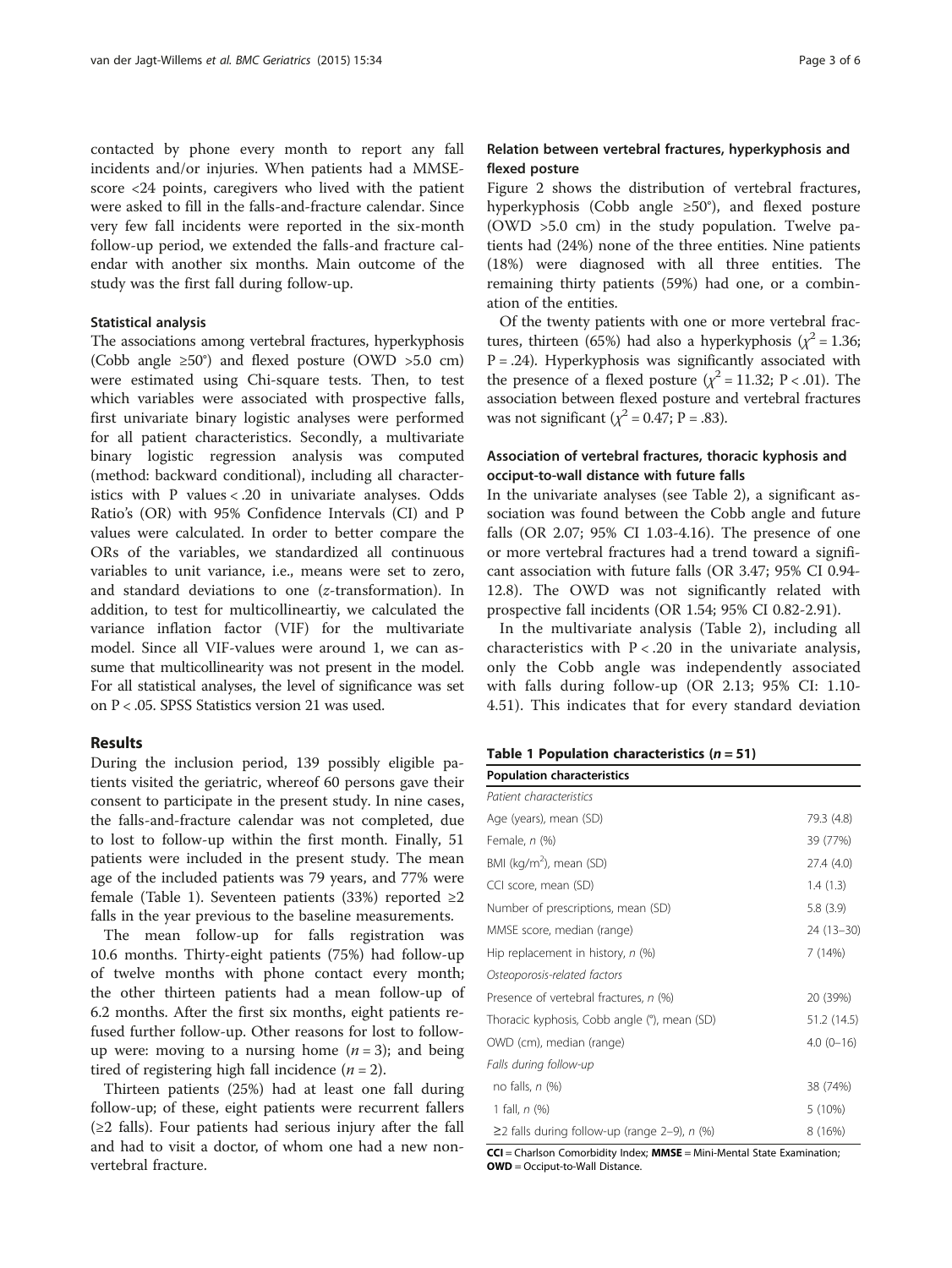<span id="page-3-0"></span>

increase in the Cobb angle, the probability of a future fall doubles. Furthermore, the presence of vertebral fractures, and the number of prescriptions showed a trend towards significance for future falls in our study population.

## Discussion

We showed that in this population an increased thoracic kyphosis, as measured by the Cobb angle, was independently associated with future fall incidents (standardized OR: 2.13; 95% CI: 1.10-4.51). We did not find a

significant association between a flexed posture, as indicated by the OWD, and falls. In the multivariate analysis, the presence of one or more vertebral fractures and future falls had a trend towards a significant association  $(P=.08)$ .

It is remarkable that the presence of an increased thoracic kyphosis had such a clear association with future falls, even in this small study sample. This is in coincidence with previous retrospective studies [\[13-15](#page-5-0)]. The Rancho-Bernardo study ( $n = 1883$ ) [[14](#page-5-0),[15](#page-5-0)], for instance, showed that men with hyperkyphotic posture had an

|                                         | <b>Non-fallers</b> | <b>Fallers</b> | Univariate analyses |         | Multivariate analysis <sup>a</sup> |         |
|-----------------------------------------|--------------------|----------------|---------------------|---------|------------------------------------|---------|
| <b>Patient characteristics</b>          | $(n = 38)$         | $(n = 13)$     | OR (95% CI)         | P value | OR (95% CI)                        | P value |
| Age (years), mean (SD)                  | 79.7 (4.7)         | 78.0 (5.0)     | $0.70(0.37-1.32)$   | .27     |                                    |         |
| Female, n (%)                           | 28 (74%)           | 11 (85%)       | 1.96 (0.37-10.4)    | .43     |                                    |         |
| BMI (kg/m <sup>2</sup> ), mean (SD)     | 27.3(3.9)          | 27.7(4.3)      | $1.12(0.58-2.16)$   | .73     |                                    |         |
| CCI (score), median (SD)                | $1(0-4)$           | $1(0-5)$       | 1.26 (0.68-2.34)    | .47     |                                    |         |
| Number of prescriptions, median (range) | $4.5(0-15)$        | $7(0-13)$      | 1.51 (0.81-2.80)    | .19     | 1.86 (0.91-3.79)                   | .09     |
| MMSE (score), median (range)            | $24(15-30)$        | $23(13-28)$    | $0.82(0.44-1.52)$   | .53     |                                    |         |
| Hip replacement in history, n (%)       | 5 (13%)            | 2 (15%)        | 1.20 (0.20-1.09)    | .84     |                                    |         |
| Vertebral fractures, n (%)              | 12 (32%)           | 8 (62%)        | 3.47 (0.94-12.8)    | .06     | 3.67 (0.85-15.9)                   | .08     |
| Cobb angle (°), mean (SD)               | 49 (13)            | 59 (16)        | 2.07 (1.03-4.16)    | .04     | 2.13 (1.10-4.51)                   | .04     |
| OWD (cm), mean (SD)                     | 4.2(4.5)           | 6.2(4.1)       | 1.54 (0.82-2.91)    | .18     |                                    |         |

All continuous variables were first z-transformed.

BMI = Body Mass Index; CCI = Charlson Comorbidity Index; CI = Confidence Interval; MMSE = Mini-Mental State Examination; OR = Odds Ratio;  $OWD = Occiput-to-Wall Distance.$ 

aAdjusted for vertebral fractures, the Cobb angle, the OWD, and the number of prescriptions. After step 1, the OWD was excluded.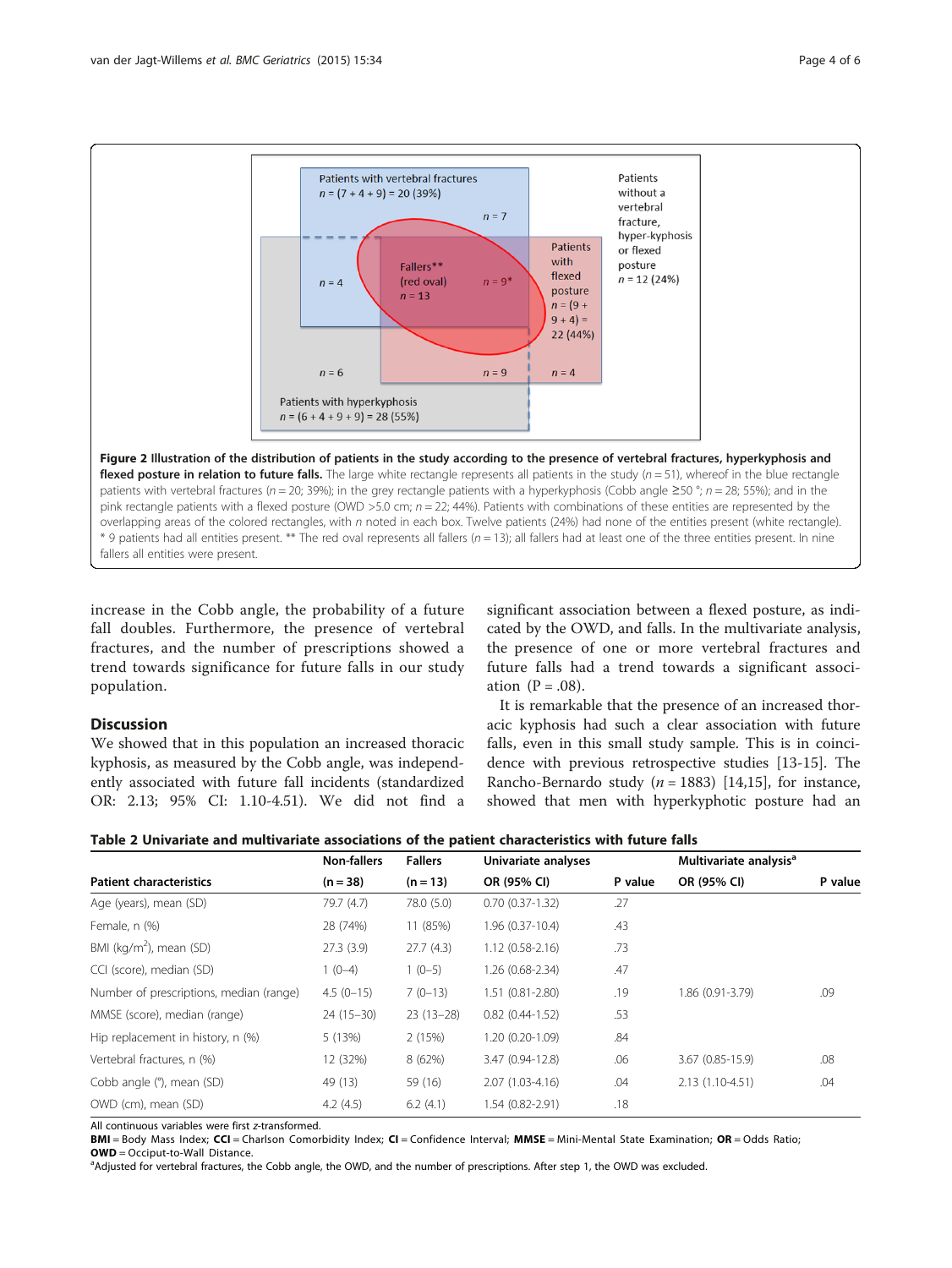<span id="page-4-0"></span>independent age-adjusted association with self-reported falls in the past year. In women, this association appeared to be age-dependent. In addition, a smaller study  $(n = 92)$  showed that kyphosis of the total spine was independently associated with self-reported falls [[13\]](#page-5-0).

An increased thoracic kyphosis can originate from many causes, such as vertebral fractures, degenerative disc diseases, muscle weakness, and genetic disorders such as Scheuermanns disease [[12,26](#page-5-0)]. The prevalence of vertebral fractures in patients with hyperkyphosis (39%) in our study was equal compared to other studies [[27-29](#page-5-0)]. In these studies also no relation was found between vertebral fractures and hyperkyphosis [\[27](#page-5-0)-[29](#page-5-0)]. However, the consequences of hyperkyphosis in the long term may be severe, even without vertebral fractures. One study showed that older women with greater degrees of kyphosis are at increased risk of non-spinal fractures, independent of bone mineral density and vertebral fractures [[11\]](#page-5-0). In addition, patients with more severe kyphosis experienced more decline in functioning occurs during a long-term followup [\[30](#page-5-0)]. Therefore, clinicians should be alert of the presence of vertebral fractures in patients with hyperkyphosis and provide adequate treatment to prevent subsequent fractures. In addition, several studies have shown promising improvements in kyphosis with, amongst others, 6-month spinal bracing intervention [[31\]](#page-5-0), 12-week yoga intervention [\[32](#page-5-0)], and 12 weeks of multidimensional group exercise [[33\]](#page-5-0).

In the present study, fall incidence was lower than expected, namely 26% where at least 30% was expected based on the literature [2]. This low fall rate was remarkable, because our participants were relatively old (mean age: 79 years) and had many fall risk factors such as a history of falls in the past year, substantial co–morbidity. The low fall incidence in our cohort might be the result of a successful visit to our geriatric outpatient clinic, where fall risk was analyzed, and various advices were given to minimize the chance of a fall accident according to the Dutch guidelines [[19](#page-5-0)]. Otherwise, although we gave a calendar and called patients every month, there might be underreporting: it is known that falls, even in healthy older adults, are easily forgotten [[34](#page-5-0)].

Some limitations of this study should be addressed. Because of the small sample size and the low fall incidence during follow-up, we might have overestimated the independent association between the Cobb angle and future falls. Our standardized OR of 2.13 is larger than reported OR's in studies with more participants [\[14](#page-5-0),[15\]](#page-5-0). Moreover, the association between vertebral fractures and prospective falls was quite strong, but not significant  $(P = .08)$ . This might be a type II error, namely the failure to reject the false null hypothesis, caused by the low sample size,

and therefore the large confidence interval. The relatively high OR of 3.67 shows the importance of vertebral fractures in relation to future falls. Future larger studies between older adults should investigate the association between vertebral fractures and falls, since this was not investigated before.

However, despite these limitations, we can conclude that there is a clear independent association between an increased thoracic curvature of the spine and future falls. An explanation might be that due to the forward curvature of the upper body, the center of mass shifts forward and requires correcting responses of the body. These correcting responses may reduce the patient's ability to respond on perturbations, which is reflected by an impaired postural control during walking as found in previous studies [\[16,17\]](#page-5-0).

#### Conclusions

Since older adults with a hyperkyphosis may thus have an increased fall risk, as we show in this study, we suggest clinical attention for these patients to search for underlying causes. In almost 40% of the patients with hyperkyphosis in our cohort, one or more vertebral fractures were present. For these patients, we therefore should not forget to prescribe anti-osteoporosis medication. Future research should further evaluate whether hyperkyphosis is an important risk factor for falls and which therapies may prevent, improve or delay its progression.

#### Competing interests

The authors declare that they have no competing interests.

#### Authors' contributions

Study concept and design: HvdJ, MdG, JvC, CL, WL. Acquisition of the data: HvdJ, MdG. Analysis and interpretation of the data and statistical analyses: HvdJ, MdG, CL, WL. Preparation of the manuscript: HvdJ. Critical revision of the manuscript: MdG, JvC, CL, WL. All authors read and approved the final manuscript.

#### Acknowledgements

We thank dr. E.M.M. van de Glind for her textual revision of the final manuscript.

#### Author details

<sup>1</sup>Department of Geriatric Medicine, Slotervaart Hospital, Amsterdam, The Netherlands. <sup>2</sup>Department of Internal Medicine and Geriatrics, Academic Medical Center, Amsterdam, The Netherlands. <sup>3</sup>School of Health, Saxion University of Applied Sciences, Enschede, The Netherlands. <sup>4</sup>University of Groningen, University Medical Center Groningen, Center for Human Movement Sciences, Groningen, The Netherlands. <sup>5</sup>Department of Rheumatology, VU Medical Center, Amsterdam, The Netherlands.

#### Received: 6 April 2014 Accepted: 19 February 2015 Published online: 28 March 2015

#### References

- 1. Rubenstein LZ. Falls in older people: epidemiology, risk factors and strategies for prevention. Age Ageing. 2006;35:ii37–41.
- 2. American Geriatrics Society. British geriatrics society, american academy of orthopaedic surgeons panel on falls prevention: guideline for the prevention of falls in older persons. J Am Geriatr Soc. 2001;49:664–72.